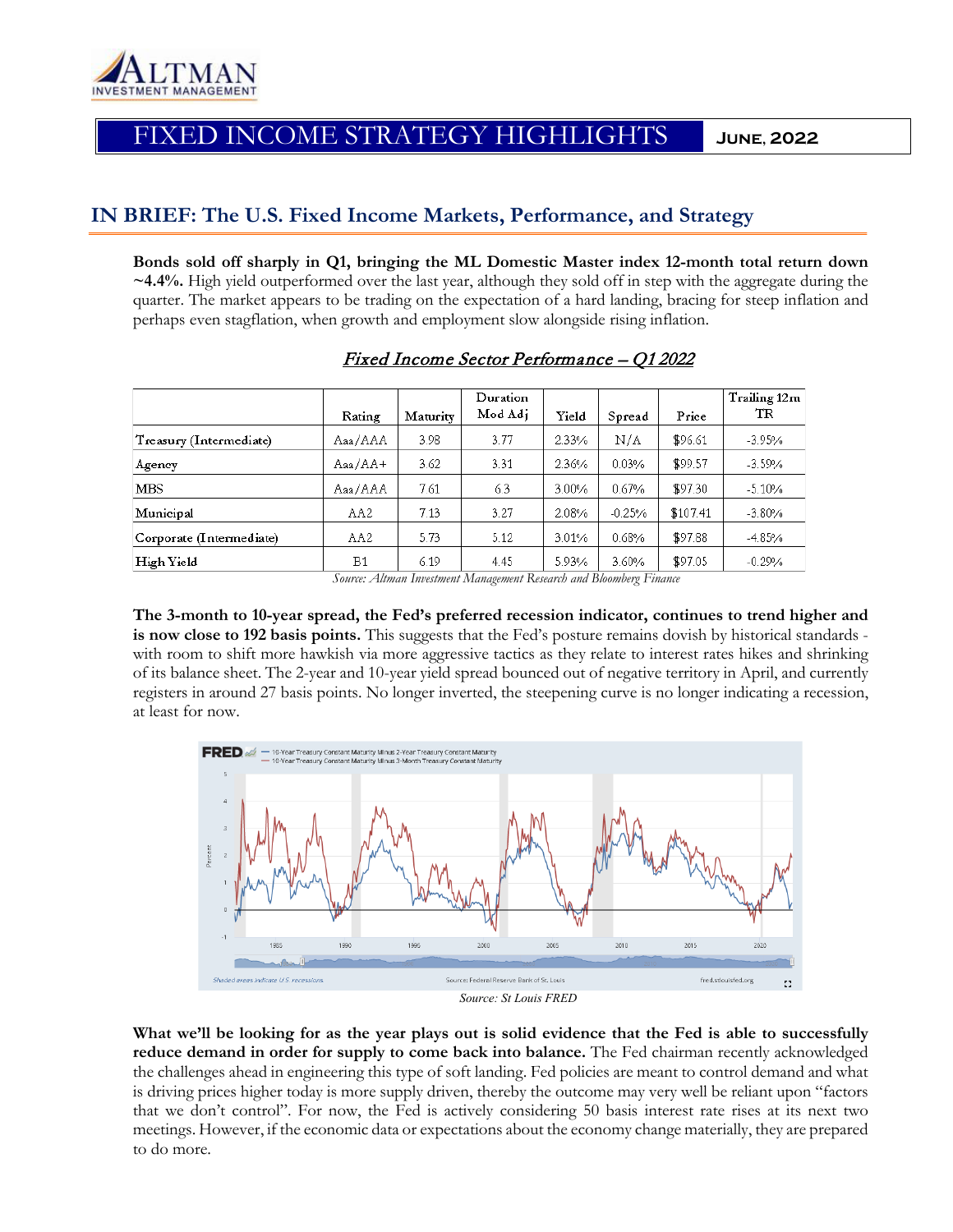**We still see low odds of a U.S recession in the next 12 months.** The U.S. economy entered the year with considerable momentum. The health of household balance sheets, strong labor demand, and the lack of excessive incorporate spending should provide a large cushion against stress - keeping recession risks muted.

**However, the pace of the rise in bond yields over the past six months has exceeded even our sanguine forecasts for the government bond market.** Long-term interest rates remain low by historic standards, but sharp rises in the cost of capital in short periods can nevertheless be disruptive to economic activity, especially when investors start extrapolating these rises in yields and policy rates. If the government bond market does not calm down in the months ahead, rapidly rising bond yields could lead to a more exaggerated slowdown in economic growth - especially if Europe lapses into a recession, although this is not a forgone conclusion. While our constructive economic outlook does come with some risks, we expect the uptrend in corporate earnings to persist, albeit at a more moderate pace than in the past 18 months. The combination of rising earnings and easing downward pressure on valuation multiples, as inflation peaks, should enable equities to produce modest gains on a 6–12-month horizon. Against this backdrop, we remain biased with a modestly pro-growth stance.

**The longer-term implication of economic resilience, however, is that it ultimately will sow the seeds for another up leg in bond yields.** For now, the risk-off phase has potentially capped the rise in bond yields, and easing U.S. inflation data should allow bond markets to calm down. We, however, are still reticent to trade a countertrend move in bond yields, and still remain cyclically bearish on fixed income. We are still concentrating on credit spreads to add to total return as recession concerns ease and allowing spreads to flatten or narrow.

**In terms of the recent risk-off environment, the equity de-rating that has occurred over the past six months has been quite severe, especially for the U.S.** The rebound in global bond yields broke a very longterm downtrend and has profoundly challenged the complacency that developed during the free money era when all assets inflated massively. The end of this era will remain difficult for some assets, especially those that did not have a solid profit picture over the longer term. Corporate earnings are still supportive for equites and credit, although we would expect the growth rate in profits will slow, especially since margins are already very elevated and cost pressures will continue to worsen. As we noted last year, to the extent that many businesses were able to successfully pass on rising costs to end-users, this has spurred higher inflation in most of the developed markets and parts of the emerging markets as well. Higher inflation, in turn, sparked both the breakout in bond yields and an end to the buy & hold phase for risk asset markets. We expect bond investors will have to be attuned to credit risk in order to achieve decent absolute returns going forward, and lower their long-run expected returns. Such a tough backdrop will persist until the valuation distortion in government bond markets is fully unwound and inflation is tamed.

**Although we expect the deceleration in inflation will be primarily due to base effects, rather than a profound easing in underlying inflation pressures**; for example, the unprecedented boom in used car prices is not going to be repeated. Yet any relief will be welcomed after a long stretch of persistent high-side misses for U.S. inflation. However, a return to a low inflation world is unlikely, absent a sizable economic slowdown.

**It is noteworthy to recognize that the U.S. service sector inflation has been strengthening, and is now decisively adding more to core CPI than goods inflation.** Much of the initial rise in bond yields was driven by the headlines focusing on supply chain problems and surging goods prices, which have lingered due to the war and Chinese economic lock-downs. However, the more worrisome longer-term trend has been rising service sector inflation, despite still-constrained activity in the sector.

**Service sector inflation tends to be stickier, especially in important components like rent.** Moreover, higher service sector inflation has leaked into rising wage demands and inflation expectations. These latter trends are much harder to reverse absent much weaker demand, in comparison to goods markets where better functioning supply processes can ease price pressures.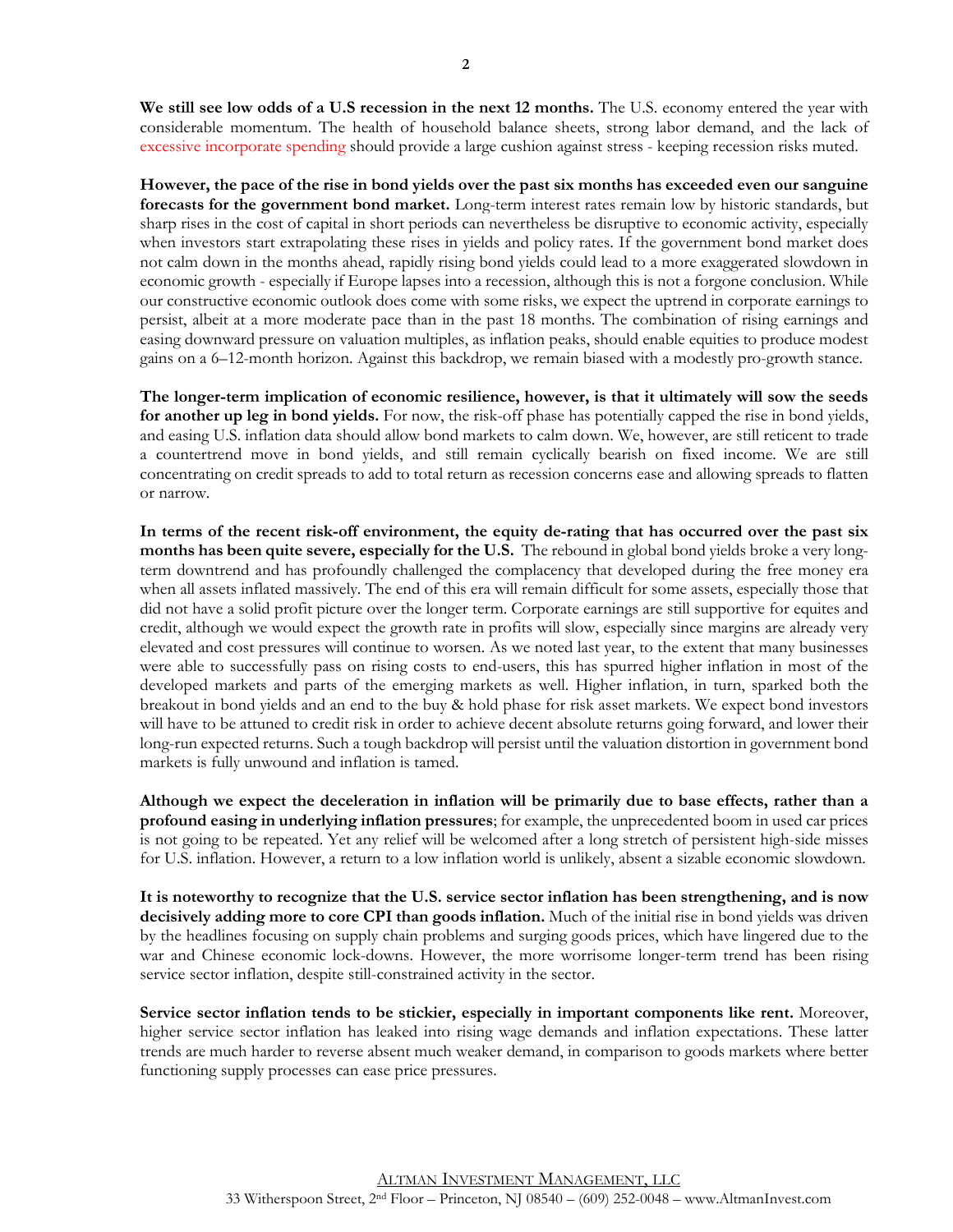**The U.S. small business sector (NFIB) survey recently showed that inflation pressures remain at cyclical or even record highs.** It also showed that underlying conditions are still robust, especially with regards to employment, despite various headwinds from higher borrowing costs, angst about external growth and soaring energy prices. Conditions are not as healthy in the Euro area, but the re-opening service sector should more than offset drags from the war, or related hesitancy due to elevated geopolitical tensions

**Keep in mind that a positive economic growth outcome is only bullish for risk assets if it does not spur higher inflation and bond yields, and thus causing de-rating pressures**. Such conditions have been intensifying over the past six months. From a longer-term perspective, lasting relief for risk asset markets relies on evidence that inflation can be brought under control without central banks having to trigger a recession and the jury is still out that such a benign outcome will occur.

**The Fed stressed at the last FOMC meeting that it hopes to bring inflation under control by quickly raising the policy rate to neutral or modestly higher which, combined with its shrinking balance sheet, it believes should cause U.S. demand and supply to align.** We are skeptical that such an outcome will occur, and expect another period of capitulation later in the year by the Fed and disappointing bond bulls down the road. Having so badly misjudged the inflation outcome, investors are wary of making a bet on a benign soft-landing outcome, although perhaps three to six months of cooling inflation data could rekindle some optimism. It will be difficult to achieve a benign outcome, and we remain concerned that the Fed is underestimating how high interest rates will ultimately need to rise in order to lower inflation. Thus, we remain bearish on bonds, and expect yields to eventually undergo another up wave beginning later this year or in 2023.

### Fixed Income Strategy:

The bump up in the two-to-five-year range of the Treasury curve tells us that investors are growing more concerned with cyclical economic conditions and inflation.



Intermediate Bond Yields Climbed at Faster Pace

 *Source: Altman Investment Management Research and Bloomberg Finance*

**Favoring cash in balanced accounts as a bond alternative has proven a successful strategy through Q1.** Now that yields have made a big move up, we have begun to establish positions in lower quality, albeit still investment grade, intermediate corporate issues. A laddered strategy is a way to smooth interest rate risk by staggering maturities. In particular, five-to-seven-year corporate issues have attractive relative yields in select sectors such as food and beverage or financials.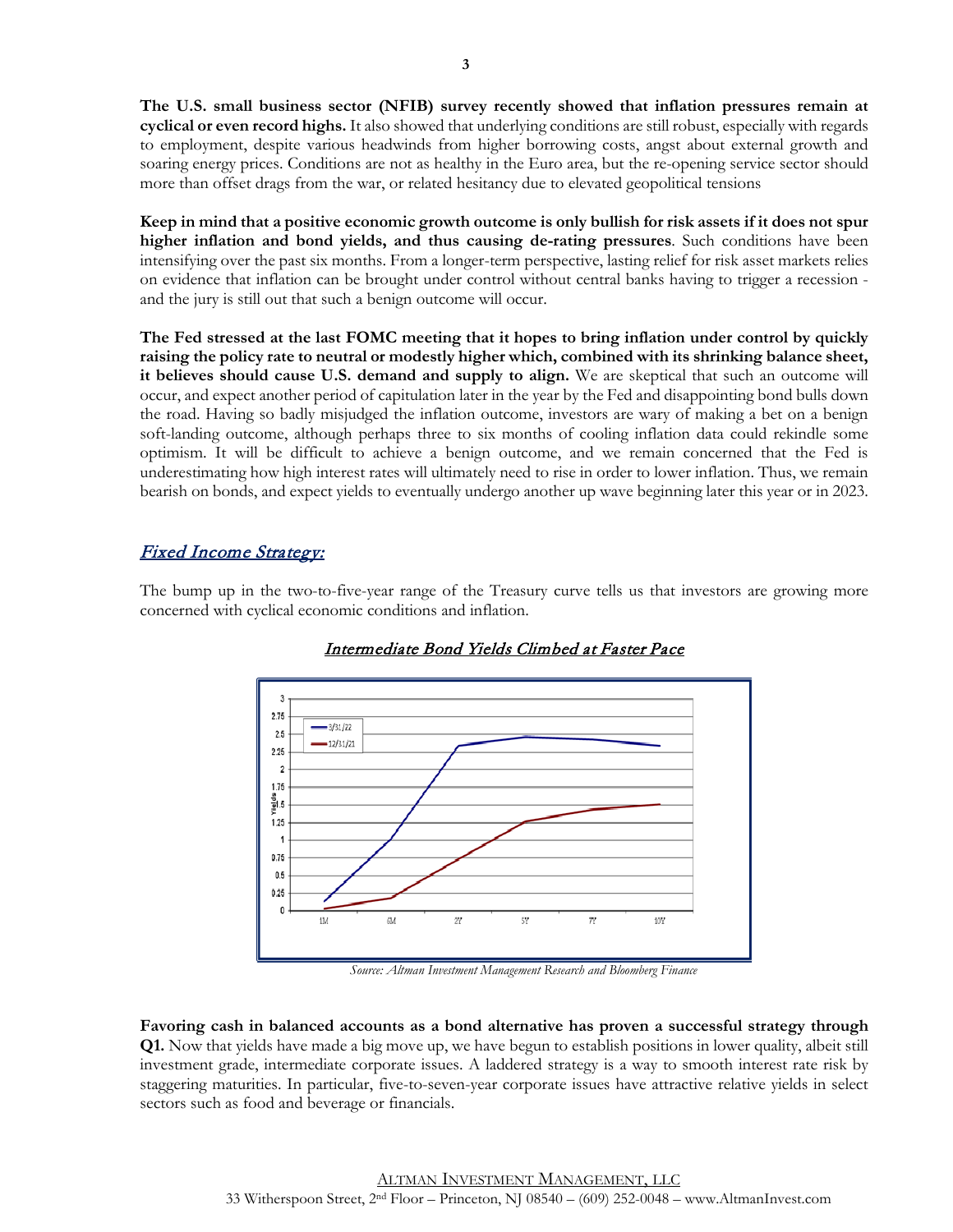

#### Attractive Yields in the 5 YR Corporate Bond Space

 *Source: Raymond James Fixed Income Quarterly*

**Municipal bonds have also experienced a significant rise in yields, most notably in durations between three-eight-years.** Should interest rates continue to rise, value is likely to be found in premium issues and those that include a call feature.

## **FINAL COMMENTS:**

**The cyclical outlook is still bearish for bonds, but a temporary pause in the yield uptrend is probable.** Sequential U.S. inflation data should improve in the coming months, and recession worries could help government bond market sentiment for a time. The odds of a recession are still low, given the powerful economic tailwinds in the developed world heading into 2022 and the further re-opening of service sectors. Equities have been significantly de-rated and will "benefit" from firming corporate profits, suggesting a reprieve in the equity selloff should also develop, although it hinges on a calming in bond markets. The longer-term outlook, however, remains a concern, as the odds of a benign soft economic landing and return to low inflation seem unlikely. Government bonds are still overvalued (even after the rise in yields over the past year or so), and have further to adjust to reflect the new higher underlying inflation world.

**At this point, we estimate the probability of recession this year as rather low.** Inflation data has been easing somewhat after peaking in March and should cap bond yields which appear to be oversold. The Fed is prepared to step up tightening should economic conditions warrant. Yet, it's still too early to predict whether the Fed will be successful in harnessing inflation around 2% while also maintaining growth and a strong labor market.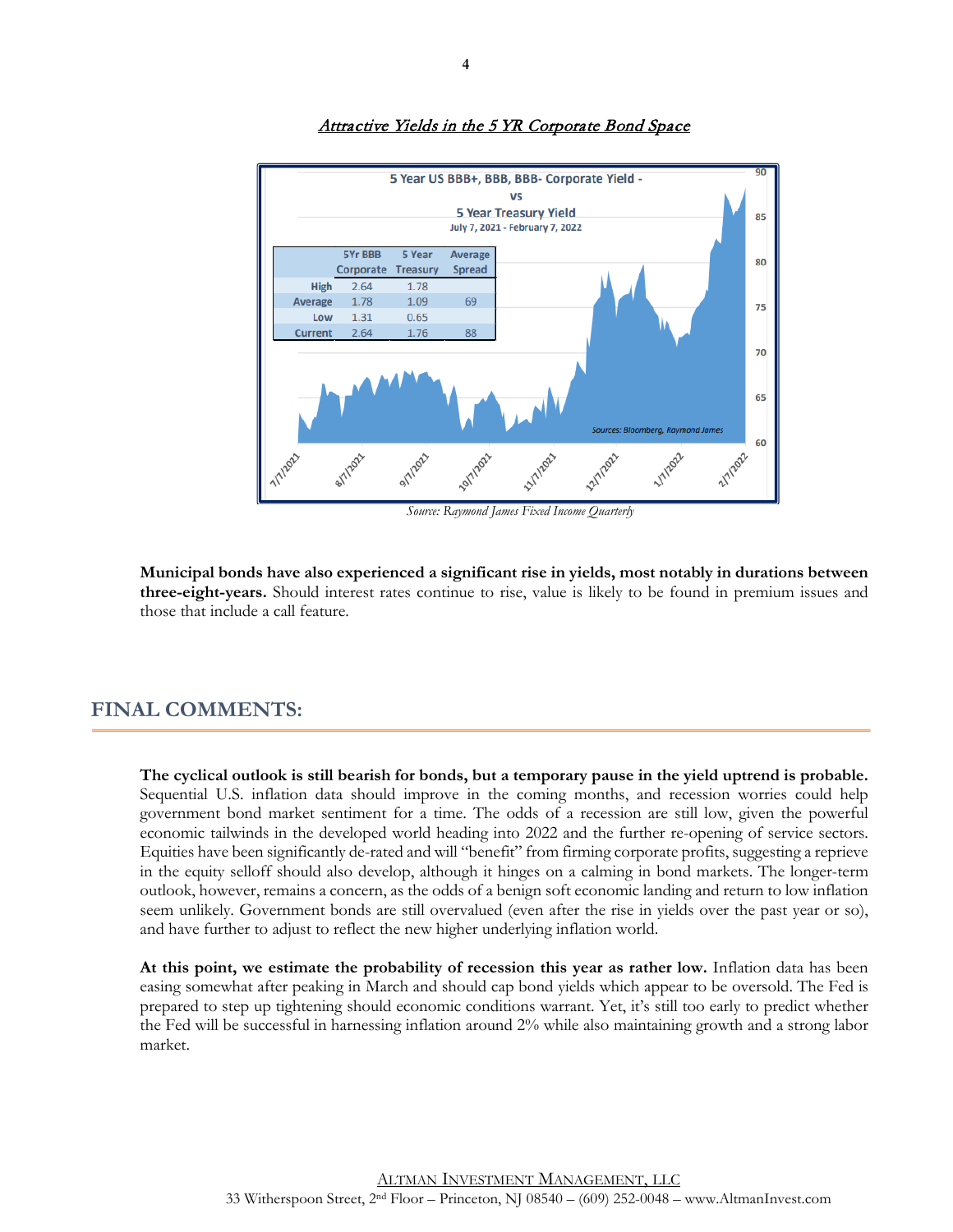

Treasury Yield Curve

*Source: Altman Investment Management Research and Bloomberg Finance*

Ten-Year Generic Treasury Yield



## Long Term Corporate to Treasury Spreads



 *Source: Altman Investment Management Research and Bloomberg Finance*